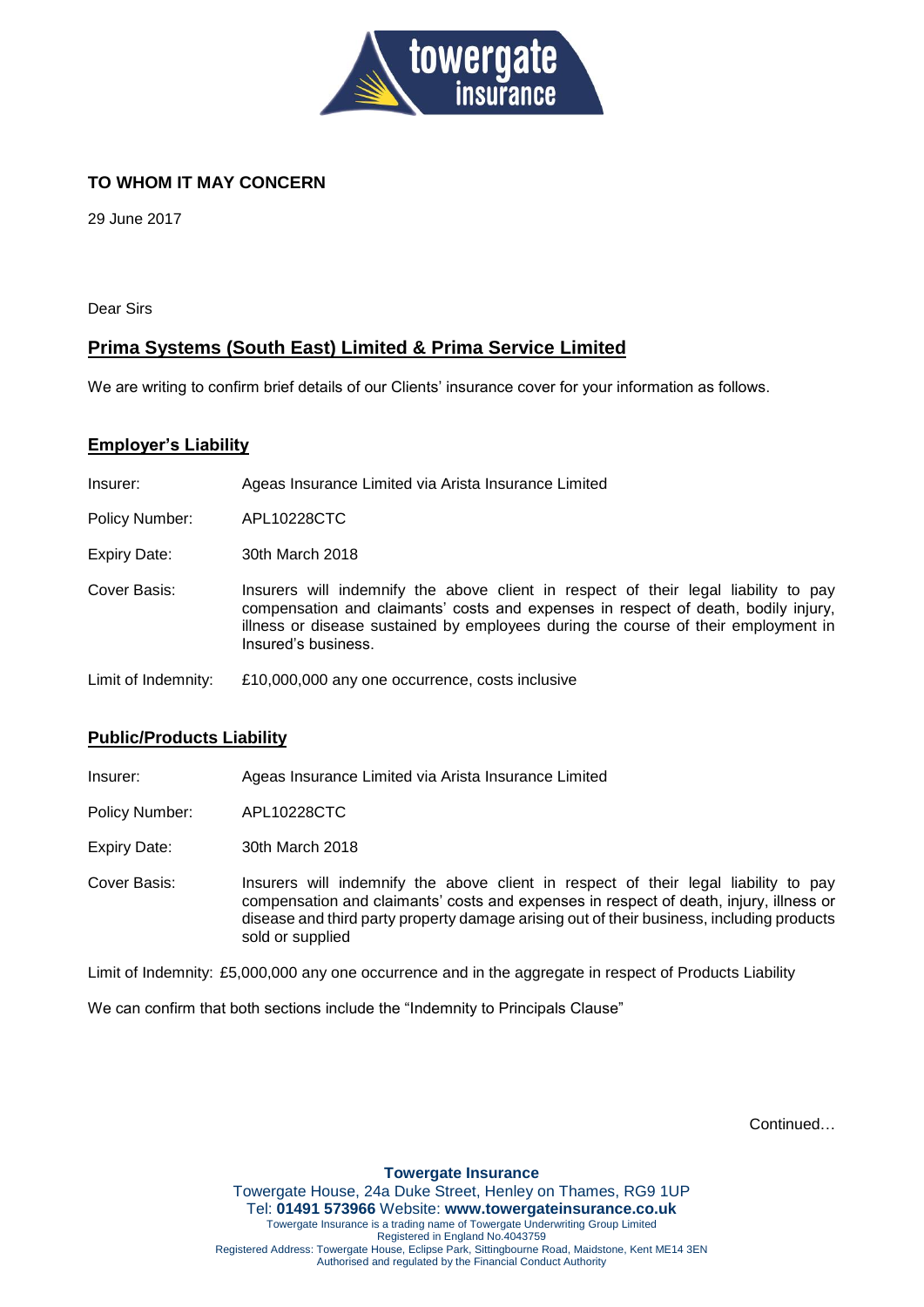

## **Excess Public/Products Liability**

| Insurer:            | AIG Europe Limited (UK)                                                                                        |
|---------------------|----------------------------------------------------------------------------------------------------------------|
| Policy Number:      | 25035102                                                                                                       |
| <b>Expiry Date:</b> | 30th March 2018                                                                                                |
| Cover Basis:        | As per primary policy                                                                                          |
| Limit of Indemnity: | £5,000,000 in excess of £5,000,000 any one occurrence and in the aggregate in respect<br>of Products Liability |

### **Contract Works**

| Insurer:            | Ageas Insurance Limited via Arista Insurance Limited                   |   |                                                                                                                                                                             |
|---------------------|------------------------------------------------------------------------|---|-----------------------------------------------------------------------------------------------------------------------------------------------------------------------------|
| Policy Number:      | APL10228CTC                                                            |   |                                                                                                                                                                             |
| <b>Expiry Date:</b> | 30th March 2018                                                        |   |                                                                                                                                                                             |
| Cover Basis:        | contract, owned by the above client or for which they are responsible. |   | Loss or damage to the permanent and temporary works, materials, construction plant,<br>tools equipment, temporary buildings and other equipment used in connection with the |
| Policy Limits:      | 1. Any one contract -                                                  |   | £ $1,200,000$                                                                                                                                                               |
|                     | 2. Own Plant                                                           | £ | 50,000<br>(Single Article Limit £5,000)                                                                                                                                     |
|                     | 3. Plant hired in                                                      |   |                                                                                                                                                                             |
|                     | Single item limit                                                      | £ | 50,000                                                                                                                                                                      |

We can confirm that the above section includes the "Indemnity to Principals Clause"

#### **Professional Indemnity**

| Insurer:            | HCC International Insurance Company plc                                                                                                                                                                                                                     |
|---------------------|-------------------------------------------------------------------------------------------------------------------------------------------------------------------------------------------------------------------------------------------------------------|
| Policy Number:      | PI6Q525393                                                                                                                                                                                                                                                  |
| <b>Expiry Date:</b> | 25th April 2018                                                                                                                                                                                                                                             |
| Cover Basis:        | Insurers will indemnify the above client in respect of their legal liability arising out of their<br>professional activities, as a direct result of negligence on the part of the Insured in the<br>conduct and execution of their professional activities. |
| Limit of Indemnity: | £5,000,000 any one claim                                                                                                                                                                                                                                    |

Continued…

**Towergate Insurance** Towergate House, 24a Duke Street, Henley on Thames, RG9 1UP Tel: **01491 573966** Website: **www.towergateinsurance.co.uk** Towergate Insurance is a trading name of Towergate Underwriting Group Limited Registered in England No.4043759 Registered Address: Towergate House, Eclipse Park, Sittingbourne Road, Maidstone, Kent ME14 3EN Authorised and regulated by the Financial Conduct Authority